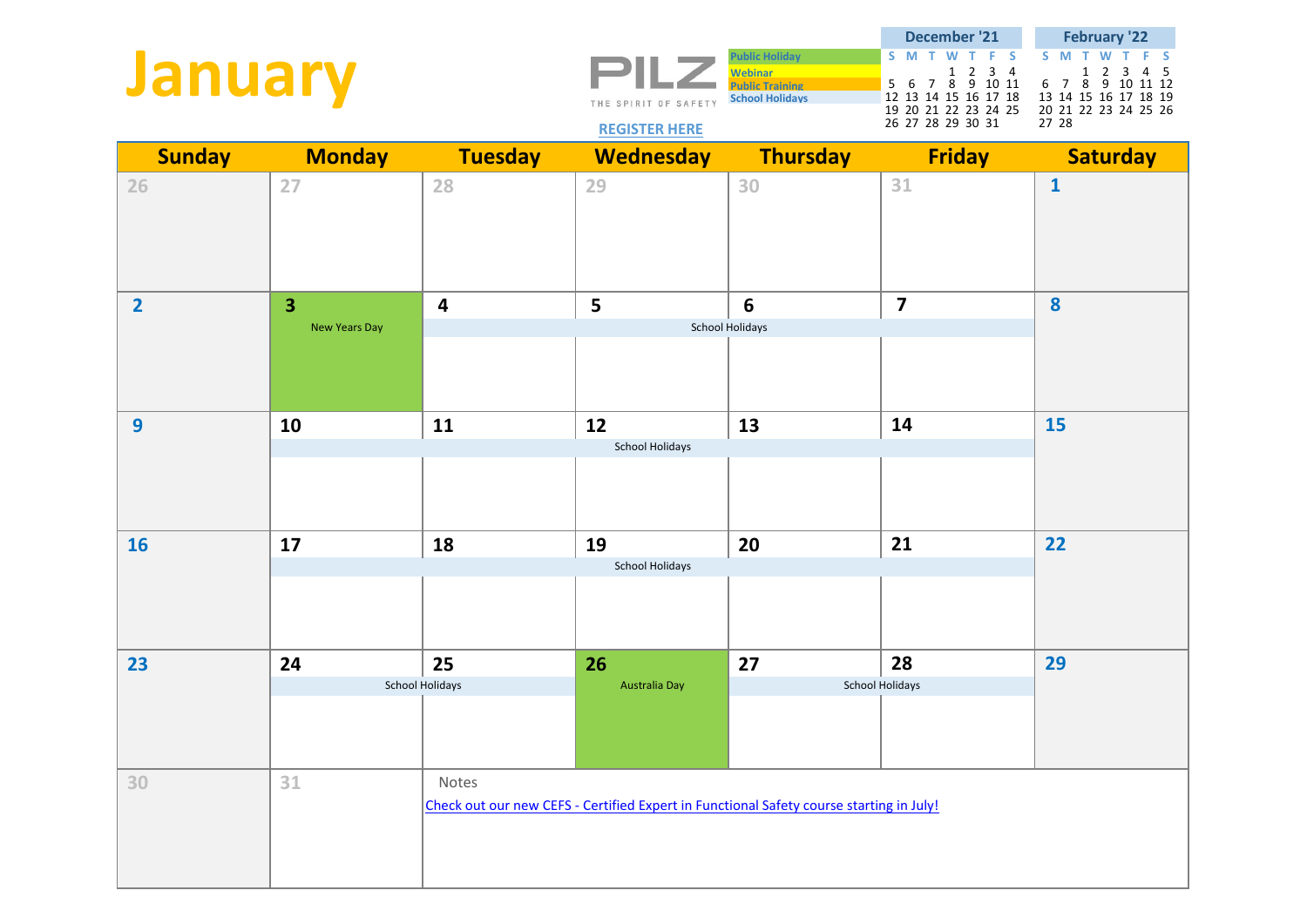| <b>February</b> |                         |                | THE SPIRIT OF SAFETY                                          | <b>Public Holiday</b><br><b>Webinar</b><br>Public Training<br><b>School Holidays</b> | January '22<br>S M T W<br>F <sub>S</sub><br>T.<br>$\mathbf{1}$<br>7 8<br>$2\quad 3\quad 4\quad 5\quad 6$<br>9 10 11 12 13 14 15<br>16 17 18 19 20 21 22 | March '22<br>S M<br>$\overline{2}$<br>3<br>5<br>1<br>4<br>8 9 10 11 12<br>6 7<br>13 14 15 16 17 18 19<br>20 21 22 23 24 25 26 |
|-----------------|-------------------------|----------------|---------------------------------------------------------------|--------------------------------------------------------------------------------------|---------------------------------------------------------------------------------------------------------------------------------------------------------|-------------------------------------------------------------------------------------------------------------------------------|
|                 |                         |                | <b>REGISTER HERE</b>                                          |                                                                                      | 23 24 25 26 27 28 29<br>30 31                                                                                                                           | 27 28 29 30 31                                                                                                                |
| <b>Sunday</b>   | <b>Monday</b>           | <b>Tuesday</b> | <b>Wednesday</b>                                              | <b>Thursday</b>                                                                      | <b>Friday</b>                                                                                                                                           | <b>Saturday</b>                                                                                                               |
| 30              | 31                      | $\mathbf{1}$   | $\overline{2}$                                                | $\overline{\mathbf{3}}$                                                              | 4<br><b>Free Webinar</b>                                                                                                                                | 5                                                                                                                             |
| $6\phantom{1}6$ | $\overline{\mathbf{z}}$ | 8              | 9                                                             | 10                                                                                   | 11<br><b>Free Webinar</b>                                                                                                                               | 12                                                                                                                            |
| 13              | 14                      | 15             | 16                                                            | 17                                                                                   | 18                                                                                                                                                      | 19                                                                                                                            |
| 20              | 21                      | 22             | 23                                                            | 24                                                                                   | 25                                                                                                                                                      | 26                                                                                                                            |
|                 |                         |                |                                                               | Melbourne MachineSAFE                                                                |                                                                                                                                                         |                                                                                                                               |
|                 |                         |                |                                                               |                                                                                      |                                                                                                                                                         |                                                                                                                               |
| 27              | 28                      | $\mathbf 1$    | $\overline{2}$                                                | 3                                                                                    | $\overline{4}$                                                                                                                                          | 5                                                                                                                             |
|                 |                         |                |                                                               |                                                                                      | Free Webinar                                                                                                                                            |                                                                                                                               |
| 6               | $\overline{7}$          | Notes          |                                                               |                                                                                      |                                                                                                                                                         |                                                                                                                               |
|                 |                         |                | <b>Automation system PSS 4000 - Simplify your Automation!</b> |                                                                                      |                                                                                                                                                         |                                                                                                                               |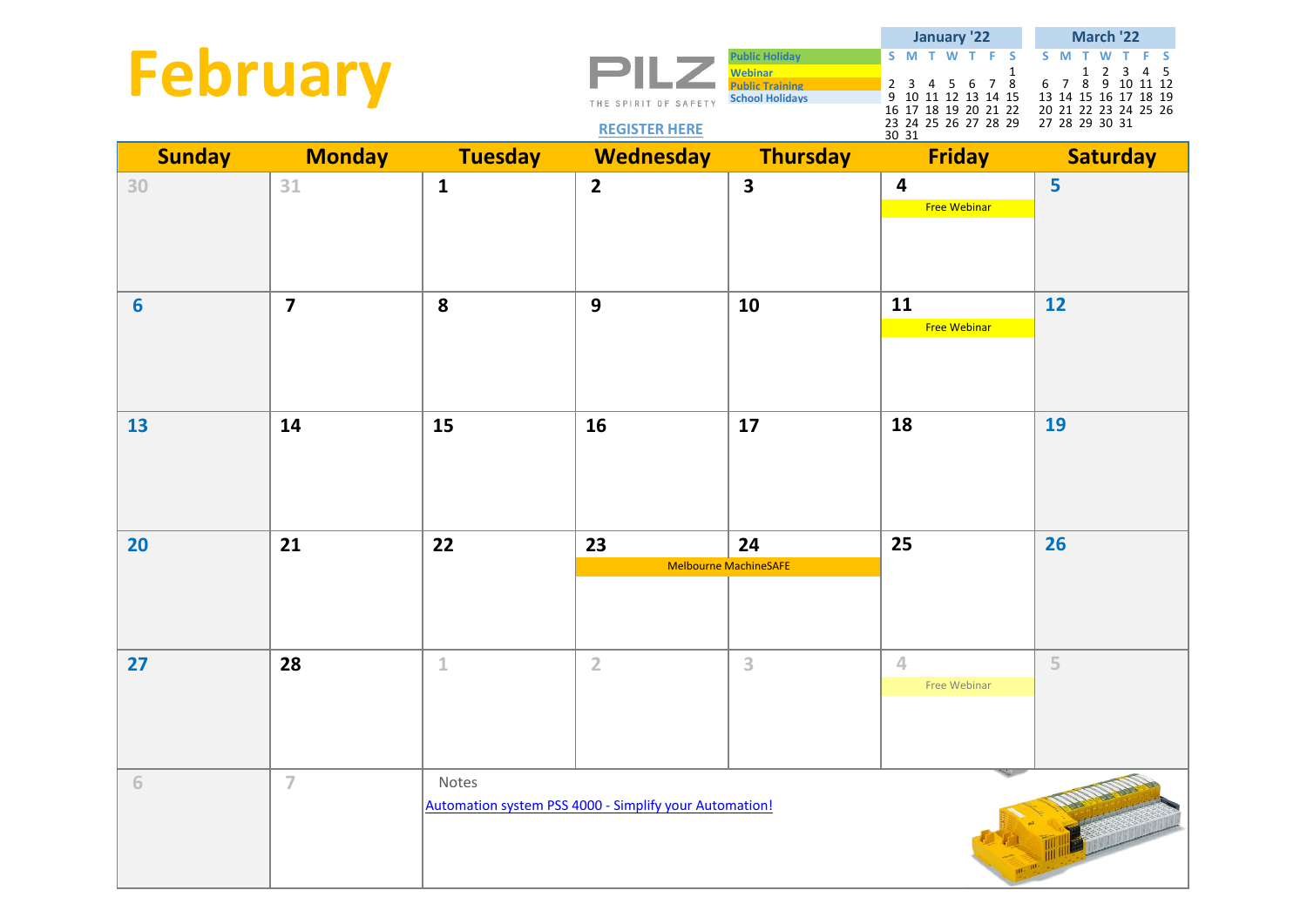| <b>March</b>    |                             |                | THE SPIRIT OF SAFETY<br><b>REGISTER HERE</b>                                  | <b>Public Holiday</b><br><b>Webinar</b><br><b>Public Training</b><br><b>School Holidays</b> | <b>February '22</b><br>T F S<br>S M<br>W<br>$\begin{array}{cccc} & 1 & 2 & 3 & 4 & 5 \\ 6 & 7 & 8 & 9 & 10 & 11 & 12 \\ 13 & 14 & 15 & 16 & 17 & 18 & 19 \end{array}$<br>20 21 22 23 24 25 26<br>27 28 | April '22<br>S M T W<br>F.<br>-S<br>$\overline{2}$<br>1<br>$\begin{array}{cccccc} 3 & 4 & 5 & 6 & 7 & 8 & 9 \\ 10 & 11 & 12 & 13 & 14 & 15 & 16 \end{array}$<br>17 18 19 20 21 22 23<br>24 25 26 27 28 29 30 |
|-----------------|-----------------------------|----------------|-------------------------------------------------------------------------------|---------------------------------------------------------------------------------------------|--------------------------------------------------------------------------------------------------------------------------------------------------------------------------------------------------------|--------------------------------------------------------------------------------------------------------------------------------------------------------------------------------------------------------------|
| <b>Sunday</b>   | <b>Monday</b>               | <b>Tuesday</b> | <b>Wednesday</b>                                                              | <b>Thursday</b>                                                                             | <b>Friday</b>                                                                                                                                                                                          | <b>Saturday</b>                                                                                                                                                                                              |
| 27              | 28                          | $\mathbf{1}$   | $\overline{\mathbf{2}}$                                                       | $\overline{\mathbf{3}}$                                                                     | 4<br><b>Free Webinar</b>                                                                                                                                                                               | 5                                                                                                                                                                                                            |
| $6\phantom{1}6$ | $\overline{\mathbf{z}}$     | 8              | 9                                                                             | 10                                                                                          | 11                                                                                                                                                                                                     | 12                                                                                                                                                                                                           |
|                 | Labour Day (WA)             |                |                                                                               | <b>MachineSAFE Brisbane</b>                                                                 |                                                                                                                                                                                                        |                                                                                                                                                                                                              |
| 13              | 14<br>Labour Day (Victoria) | 15             | 16                                                                            | 17                                                                                          | 18                                                                                                                                                                                                     | 19                                                                                                                                                                                                           |
| 20              | 21                          | 22             | 23                                                                            | 24                                                                                          | 25                                                                                                                                                                                                     | 26                                                                                                                                                                                                           |
|                 |                             |                |                                                                               | MachineSAFE Sydney                                                                          |                                                                                                                                                                                                        |                                                                                                                                                                                                              |
| 27              | 28                          | 29             | 30                                                                            | 31                                                                                          | $\mathbf 1$                                                                                                                                                                                            | $\overline{2}$                                                                                                                                                                                               |
|                 |                             |                | <b>MachineSAFE Online</b>                                                     |                                                                                             | Free Webinar                                                                                                                                                                                           |                                                                                                                                                                                                              |
| $\overline{3}$  | $\overline{4}$              | Notes          | Get CERTIFIED in machinery safety - CMSE® - Certified Machinery Safety Expert |                                                                                             |                                                                                                                                                                                                        | CHINER)                                                                                                                                                                                                      |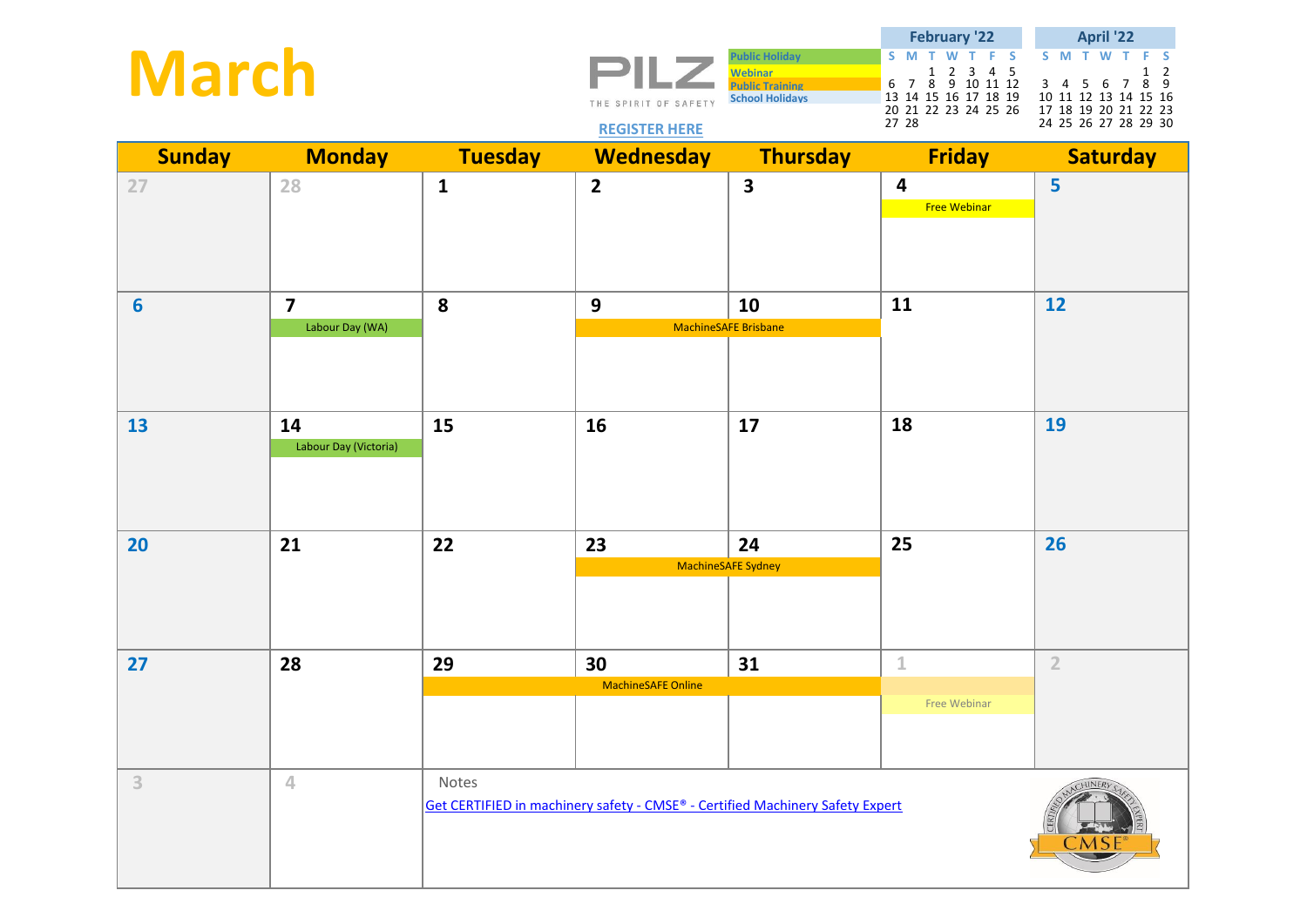| <b>April</b>            |                         |                | 21 L Z<br>THE SPIRIT OF SAFETY<br><b>REGISTER HERE</b> | <b>Public Holiday</b><br><b>Webinar</b><br><b>Public Training</b><br><b>School Holidays</b> | March '22<br>S M<br>F.<br>-S<br>2 3 4 5<br>$\mathbf{1}$<br>8 9 10 11 12<br>6 7<br>13 14 15 16 17 18 19<br>20 21 22 23 24 25 26<br>27 28 29 30 31 | <b>May '22</b><br>S M<br>F.<br>T.<br>-S<br>$\overline{2}$<br>$\mathbf{1}$<br>3<br>5<br>6 7<br>4<br>8<br>9 10 11 12<br>13 14<br>15 16 17 18 19 20 21<br>22 23 24 25 26 27 28<br>29 30 31 |
|-------------------------|-------------------------|----------------|--------------------------------------------------------|---------------------------------------------------------------------------------------------|--------------------------------------------------------------------------------------------------------------------------------------------------|-----------------------------------------------------------------------------------------------------------------------------------------------------------------------------------------|
| <b>Sunday</b>           | <b>Monday</b>           | <b>Tuesday</b> | <b>Wednesday</b>                                       | <b>Thursday</b>                                                                             | <b>Friday</b>                                                                                                                                    | <b>Saturday</b>                                                                                                                                                                         |
| 27                      | 28                      | 29             | 30                                                     | $31\,$                                                                                      | $\mathbf{1}$<br>MachineSAFE Online (cont)<br><b>Free Webinar</b>                                                                                 | $\overline{2}$                                                                                                                                                                          |
| $\overline{\mathbf{3}}$ | $\overline{\mathbf{4}}$ | 5              | $6\phantom{1}$                                         | $\overline{\mathbf{z}}$                                                                     | 8                                                                                                                                                | $\overline{9}$                                                                                                                                                                          |
|                         |                         |                | School Holidays QLD                                    | <b>MachineSAFE Hobart</b>                                                                   |                                                                                                                                                  |                                                                                                                                                                                         |
|                         |                         |                |                                                        |                                                                                             |                                                                                                                                                  |                                                                                                                                                                                         |
| 10                      | 11                      | 12             | 13                                                     | 14                                                                                          | 15                                                                                                                                               | <b>16</b>                                                                                                                                                                               |
|                         |                         |                | School Holidays QLD, NSW, Vic, WA                      |                                                                                             | <b>Good Friday</b>                                                                                                                               |                                                                                                                                                                                         |
| 17                      | 18                      | 19             | 20                                                     | 21                                                                                          | 22                                                                                                                                               | 23                                                                                                                                                                                      |
|                         | <b>Easter Monday</b>    |                |                                                        | School Holidays NSW, Vic, WA, Tas, SA                                                       |                                                                                                                                                  |                                                                                                                                                                                         |
| 24                      | 25                      | 26             | 27                                                     | 28                                                                                          | 29                                                                                                                                               | 30                                                                                                                                                                                      |
|                         | <b>ANZAC Day</b>        |                | <b>Risk Assessment Sydney</b>                          | School Holidays Tas, SA<br><b>Safety Design Sydney</b>                                      |                                                                                                                                                  |                                                                                                                                                                                         |
|                         |                         |                |                                                        |                                                                                             |                                                                                                                                                  |                                                                                                                                                                                         |
| $\mathbf{1}$            | $\overline{2}$          | Notes          | PNOZmulti - the original configurable controller       |                                                                                             |                                                                                                                                                  | $\frac{1}{\sqrt{2}}$                                                                                                                                                                    |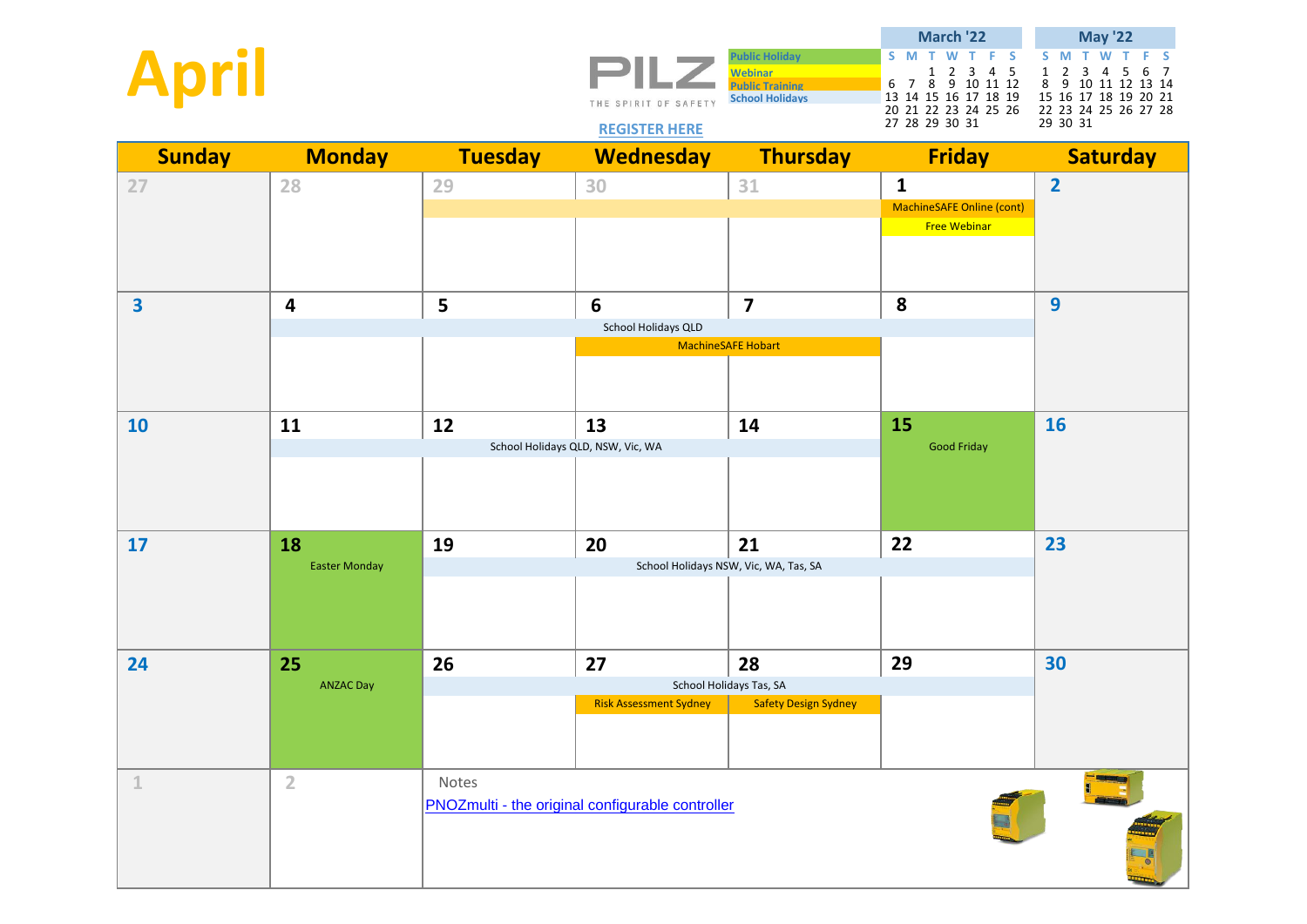| <b>May</b>    |                  |                         | PILZ<br>THE SPIRIT OF SAFETY<br><b>REGISTER HERE</b>                    | <b>Public Holiday</b><br><b>Webinar</b><br><b>Public Training</b><br><b>School Holidays</b><br><b>Exhibition/Show</b> | April '22<br>S M T<br>F.<br>-S<br>$3$ 4 5 6 7 8 9<br>10 11 12 13 14 15 16<br>17 18 19 20 21 22 23<br>24 25 26 27 28 29 30 | <b>June '22</b><br>S M<br>-S<br>$\overline{2}$<br>$3 \quad 4$<br>$\mathbf{1}$<br>7 8<br>9 10 11<br>5 6<br>12 13 14 15 16 17 18<br>19 20 21 22 23 24 25<br>26 27 28 29 30 |
|---------------|------------------|-------------------------|-------------------------------------------------------------------------|-----------------------------------------------------------------------------------------------------------------------|---------------------------------------------------------------------------------------------------------------------------|--------------------------------------------------------------------------------------------------------------------------------------------------------------------------|
| <b>Sunday</b> | <b>Monday</b>    | <b>Tuesday</b>          | <b>Wednesday</b>                                                        | <b>Thursday</b>                                                                                                       | <b>Friday</b>                                                                                                             | <b>Saturday</b>                                                                                                                                                          |
| $\mathbbm{1}$ | $\overline{2}$   | $\overline{\mathbf{3}}$ | $\overline{\mathbf{4}}$                                                 | 5                                                                                                                     | $6\phantom{1}6$                                                                                                           | $\overline{\mathbf{z}}$                                                                                                                                                  |
|               | Labour Day (QLD) |                         |                                                                         | <b>MachineSAFE Geelong</b>                                                                                            | <b>Free Webinar</b>                                                                                                       |                                                                                                                                                                          |
| 8             | $\mathbf{9}$     | 10                      | 11                                                                      | 12                                                                                                                    | 13                                                                                                                        | 14                                                                                                                                                                       |
|               |                  |                         |                                                                         | <b>CMSE Brisbane</b>                                                                                                  |                                                                                                                           |                                                                                                                                                                          |
| <b>15</b>     | 16               | 17                      | 18                                                                      | 19<br><b>CMSE Melbourne</b>                                                                                           | 20                                                                                                                        | 21                                                                                                                                                                       |
|               |                  |                         |                                                                         |                                                                                                                       |                                                                                                                           |                                                                                                                                                                          |
|               |                  |                         |                                                                         |                                                                                                                       |                                                                                                                           |                                                                                                                                                                          |
| 22            | 23               | 24                      | 25                                                                      | 26                                                                                                                    | 27                                                                                                                        | 28                                                                                                                                                                       |
|               |                  |                         |                                                                         | <b>Safety Design Online</b>                                                                                           |                                                                                                                           |                                                                                                                                                                          |
| 29            | 30               | 31                      | $\mathbf 1$<br><b>Risk Assessment Melbourne</b>                         | $\overline{2}$<br><b>Safety Design Melbourne</b>                                                                      | 3<br><b>Free Webinar</b>                                                                                                  | $\overline{4}$                                                                                                                                                           |
| 5             | 6                | Notes                   | International Qualification Program IQP - your journey to certification |                                                                                                                       | Introduction<br>Fundamental                                                                                               | Advanced<br>Expert                                                                                                                                                       |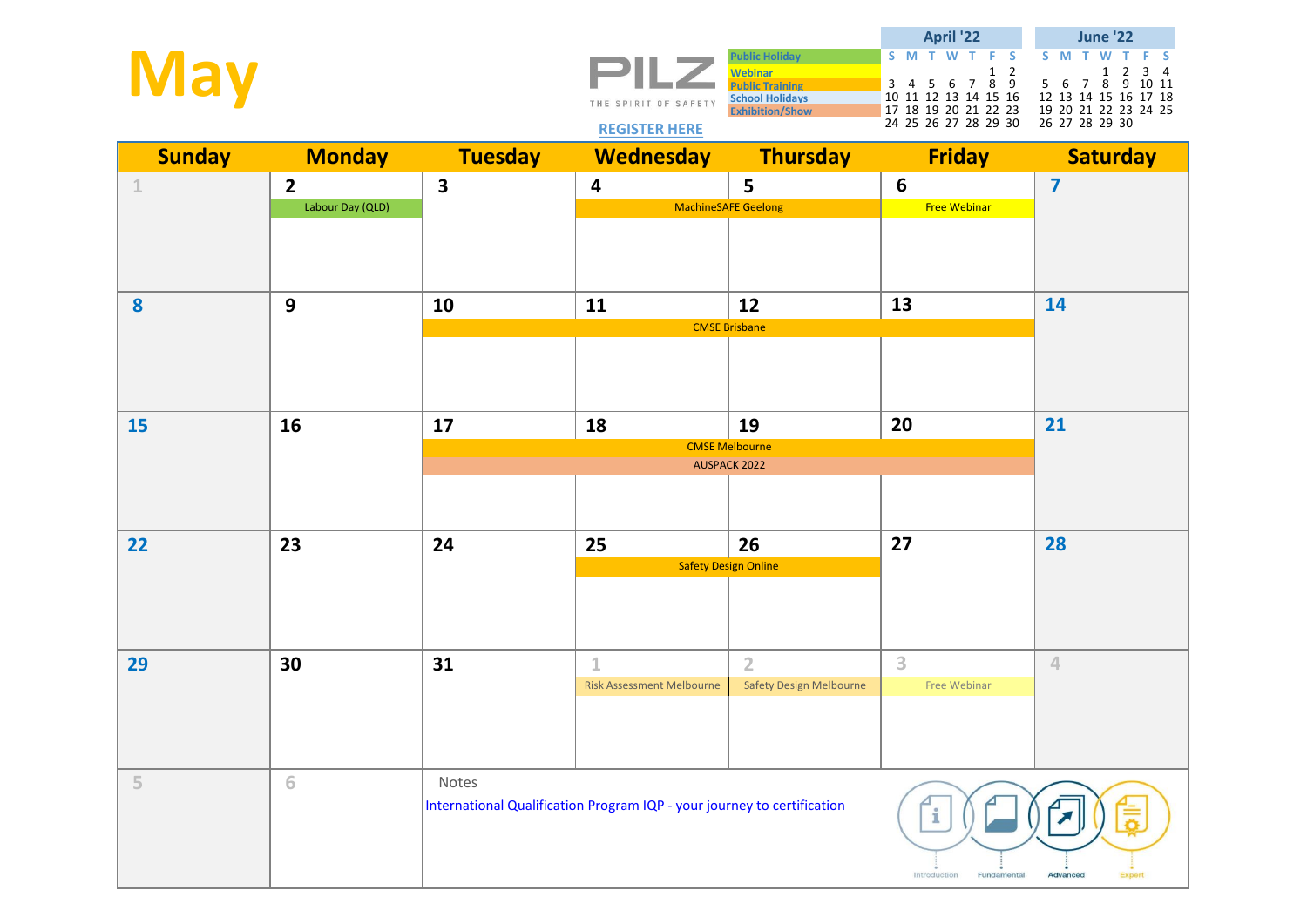| June          |                                         |                          | THE SPIRIT OF SAFETY<br><b>REGISTER HERE</b>          | <b>Public Holiday</b><br><b>Webinar</b><br><b>Public Training</b><br><b>School Holidays</b> | <b>May '22</b><br>$S$ $M$ $\overline{T}$<br>W<br>T.<br>F <sub>S</sub><br>$\overline{3}$<br>4 5 6 7<br>$\mathbf{1}$<br>$\overline{2}$<br>9 10 11 12 13 14<br>8<br>15 16 17 18 19 20 21<br>22 23 24 25 26 27 28<br>29 30 31 | <b>July '22</b><br>S M T<br><b>S</b><br><b>M</b><br>$\overline{2}$<br>1<br>8 9<br>$3 \quad 4 \quad 5$<br>- 6<br>7<br>10 11 12 13 14 15 16<br>17 18 19 20 21 22 23<br>24 25 26 27 28 29 30<br>31 |
|---------------|-----------------------------------------|--------------------------|-------------------------------------------------------|---------------------------------------------------------------------------------------------|---------------------------------------------------------------------------------------------------------------------------------------------------------------------------------------------------------------------------|-------------------------------------------------------------------------------------------------------------------------------------------------------------------------------------------------|
| <b>Sunday</b> | <b>Monday</b>                           | <b>Tuesday</b>           | <b>Wednesday</b>                                      | <b>Thursday</b>                                                                             | <b>Friday</b>                                                                                                                                                                                                             | <b>Saturday</b>                                                                                                                                                                                 |
| 29            | 30                                      | 31                       | $\mathbf{1}$<br><b>Risk Assessment Melbourne</b>      | $\overline{\mathbf{2}}$<br><b>Safety Design Melbourne</b>                                   | $\overline{\mathbf{3}}$<br><b>Free Webinar</b>                                                                                                                                                                            | $\overline{4}$                                                                                                                                                                                  |
| 5             | 6<br>WA Day (WA)                        | $\overline{\mathbf{z}}$  | 8<br><b>MachineSAFE Melbourne</b>                     | $\mathbf{9}$<br><b>CMSE Recert Melbourne</b>                                                | 10                                                                                                                                                                                                                        | 11                                                                                                                                                                                              |
| 12            | 13<br>Queen's Birthday (not QLD,<br>WA) | 14                       | 15                                                    | 16<br><b>CMSE Online</b>                                                                    | 17                                                                                                                                                                                                                        | 18                                                                                                                                                                                              |
| 19            | 20                                      | 21<br><b>CMSE Online</b> | 22                                                    | 23                                                                                          | 24                                                                                                                                                                                                                        | 25                                                                                                                                                                                              |
| 26            | 27                                      | 28                       | 29<br>School Holidays Vic, QLD<br><b>CMSE Sydney</b>  | 30                                                                                          | $\mathbf 1$<br>Free Webinar                                                                                                                                                                                               | $\overline{2}$                                                                                                                                                                                  |
| $\mathbf{3}$  | $\overline{4}$                          | Notes                    | Pilz has a safety gate solution for every application |                                                                                             |                                                                                                                                                                                                                           | $\mathbf{R}$                                                                                                                                                                                    |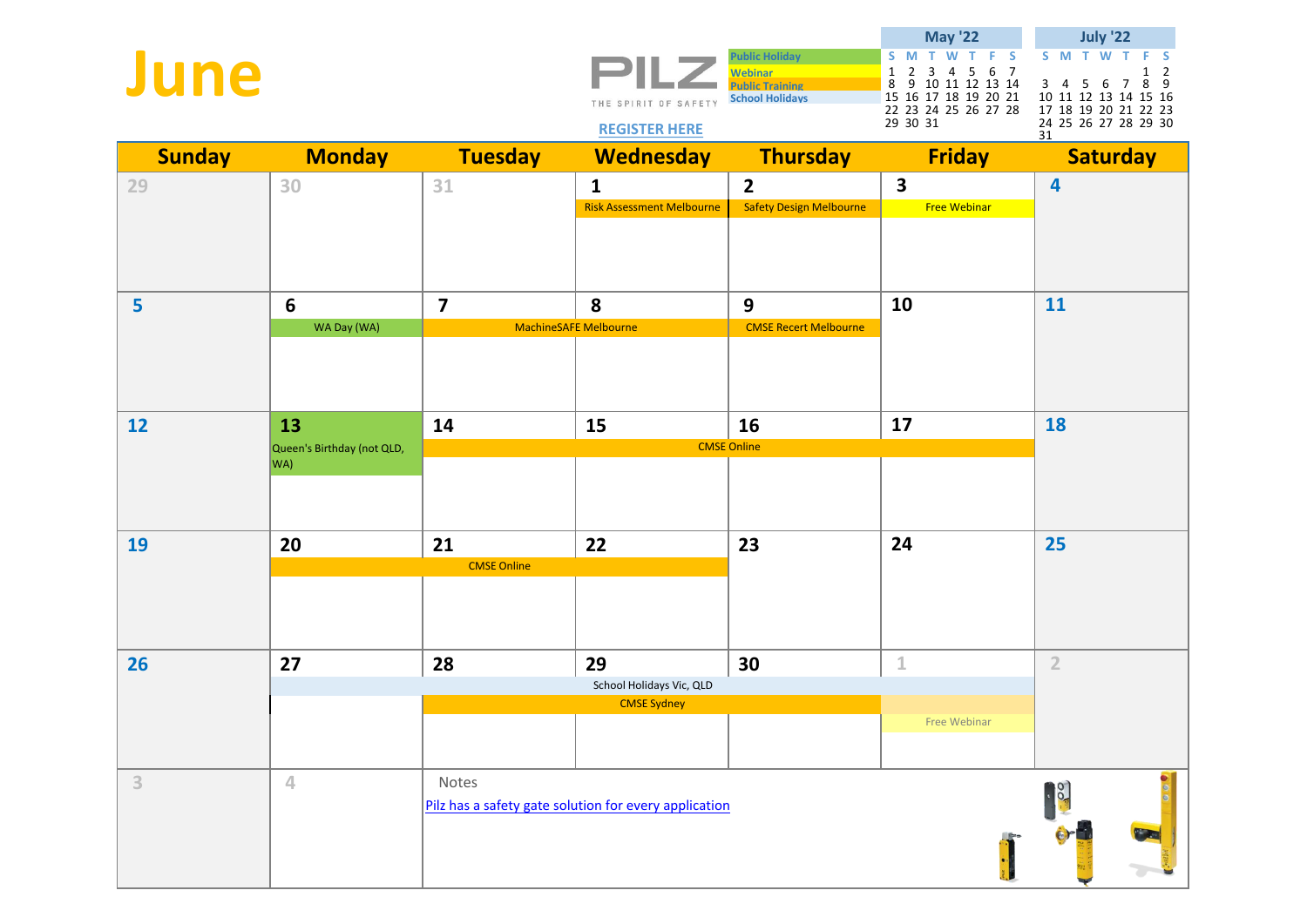| July                    |                         |                | THE SPIRIT OF SAFETY<br><b>REGISTER HERE</b>                                            | <b>Public Holiday</b><br><b>Webinar</b><br><b>Public Training</b><br><b>School Holidays</b> | <b>June '22</b><br>S M<br>W<br>F.<br><b>S</b><br>$\begin{array}{cccc} 1&2&3&4\\ 8&9&10&11 \end{array}$<br>5<br>$7\overline{ }$<br>- 6<br>12 13 14 15 16 17 18<br>19 20 21 22 23 24 25<br>26 27 28 29 30 | <b>August '22</b><br>S M<br>-S<br>2<br>-6<br>1<br>3<br>7 8<br>9 10 11 12 13<br>14 15 16 17 18 19 20<br>21 22 23 24 25 26 27<br>28 29 30 31 |
|-------------------------|-------------------------|----------------|-----------------------------------------------------------------------------------------|---------------------------------------------------------------------------------------------|---------------------------------------------------------------------------------------------------------------------------------------------------------------------------------------------------------|--------------------------------------------------------------------------------------------------------------------------------------------|
| <b>Sunday</b>           | <b>Monday</b>           | <b>Tuesday</b> | <b>Wednesday</b>                                                                        | <b>Thursday</b>                                                                             | <b>Friday</b>                                                                                                                                                                                           | <b>Saturday</b>                                                                                                                            |
| 26                      | 27                      | 28             | 29                                                                                      | 30                                                                                          | $\mathbf{1}$                                                                                                                                                                                            | $\overline{2}$                                                                                                                             |
|                         |                         |                |                                                                                         |                                                                                             | <b>CMSE Sydney (cont)</b><br><b>Free Webinar</b>                                                                                                                                                        |                                                                                                                                            |
|                         |                         |                |                                                                                         |                                                                                             |                                                                                                                                                                                                         |                                                                                                                                            |
| $\overline{\mathbf{3}}$ | $\overline{\mathbf{4}}$ | 5              | 6                                                                                       | $\overline{7}$                                                                              | 8                                                                                                                                                                                                       | 9                                                                                                                                          |
|                         |                         |                | School Holidays Vic, QLD, NSW, WA                                                       | MachineSAFE Adelaide                                                                        |                                                                                                                                                                                                         |                                                                                                                                            |
|                         |                         |                |                                                                                         |                                                                                             |                                                                                                                                                                                                         |                                                                                                                                            |
|                         |                         |                |                                                                                         |                                                                                             |                                                                                                                                                                                                         |                                                                                                                                            |
| <b>10</b>               | 11                      | 12             | 13                                                                                      | 14                                                                                          | 15                                                                                                                                                                                                      | <b>16</b>                                                                                                                                  |
|                         |                         |                | School Holidays NSW, WA, SA, Tas<br><b>Risk Assessment Brisbane</b>                     | <b>Safety Design Brisbane</b>                                                               | <b>CMSE Recert Brisbane</b>                                                                                                                                                                             |                                                                                                                                            |
|                         |                         |                |                                                                                         |                                                                                             |                                                                                                                                                                                                         |                                                                                                                                            |
| 17                      | 18                      | 19             | 20                                                                                      | 21                                                                                          | 22                                                                                                                                                                                                      | 23                                                                                                                                         |
|                         |                         |                | School Holidays SA, Tas                                                                 |                                                                                             |                                                                                                                                                                                                         |                                                                                                                                            |
| 24                      | 25                      | 26             | 27                                                                                      | 28                                                                                          | 29                                                                                                                                                                                                      | 30                                                                                                                                         |
|                         |                         |                |                                                                                         | MachineSAFE Sydney                                                                          | <b>Free Webinar</b>                                                                                                                                                                                     |                                                                                                                                            |
| 31                      | $\mathbf 1$             | Notes          |                                                                                         |                                                                                             |                                                                                                                                                                                                         |                                                                                                                                            |
|                         |                         |                | Check out our new CEFS - Certified Expert in Functional Safety course starting in July! |                                                                                             |                                                                                                                                                                                                         |                                                                                                                                            |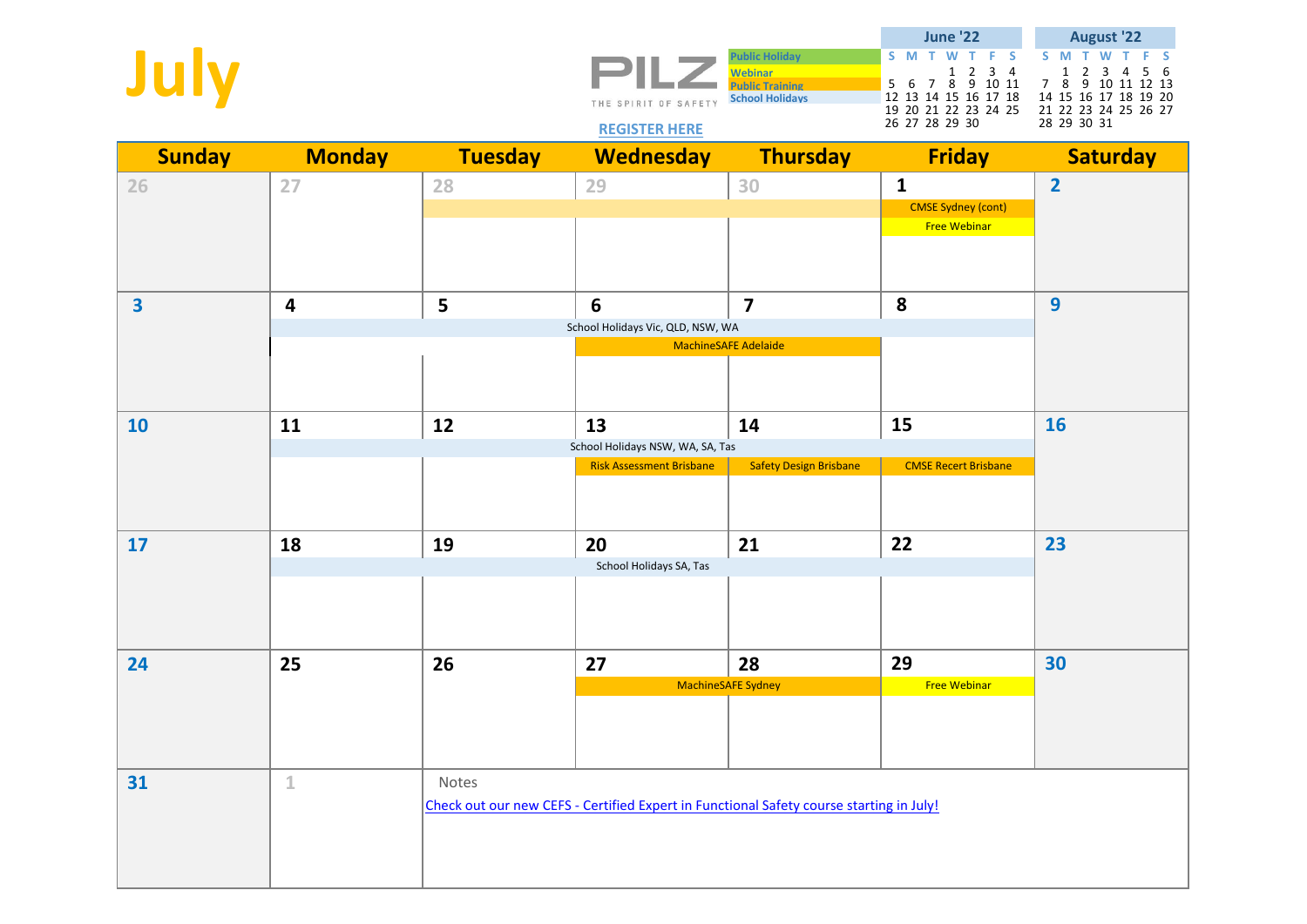| <b>August</b>           |               |                                      | THE SPIRIT OF SAFETY<br><b>REGISTER HERE</b> | <b>Public Holiday</b><br><b>Webinar</b><br>Public Training<br><b>School Holidays</b> | <b>July '22</b><br>T F S<br>S M T<br><b>W</b><br>$\begin{array}{ccccc}\n & & 1 & 2 \\ 6 & 7 & 8 & 9\n\end{array}$<br>$3 \quad 4 \quad 5$<br>10 11 12 13 14 15 16<br>17 18 19 20 21 22 23<br>24 25 26 27 28 29 30<br>31 | September '22<br>S M T<br>W<br>-S<br>2 <sub>3</sub><br>1<br>4 5 6<br>9 10<br>7 8<br>11 12 13 14 15 16 17<br>18 19 20 21 22 23 24<br>25 26 27 28 29 30 |
|-------------------------|---------------|--------------------------------------|----------------------------------------------|--------------------------------------------------------------------------------------|------------------------------------------------------------------------------------------------------------------------------------------------------------------------------------------------------------------------|-------------------------------------------------------------------------------------------------------------------------------------------------------|
| <b>Sunday</b>           | <b>Monday</b> | <b>Tuesday</b>                       | <b>Wednesday</b>                             | <b>Thursday</b>                                                                      | <b>Friday</b>                                                                                                                                                                                                          | <b>Saturday</b>                                                                                                                                       |
| 31                      | $\mathbf{1}$  | $\overline{\mathbf{2}}$              | $\overline{\mathbf{3}}$                      | 4<br><b>CMSE Recertification Online</b>                                              | 5                                                                                                                                                                                                                      | $6\phantom{1}6$                                                                                                                                       |
| $\overline{\mathbf{z}}$ | 8             | $\mathbf{9}$                         | 10<br>Ekka Brisbane                          | 11<br><b>CEFS Melbourne</b>                                                          | 12<br><b>CEFS</b> exam<br><b>CMSE Recert Sydney</b>                                                                                                                                                                    | 13                                                                                                                                                    |
| 14                      | 15            | 16                                   | 17                                           | 18<br><b>MachineSAFE Online</b>                                                      | 19                                                                                                                                                                                                                     | 20                                                                                                                                                    |
| 21                      | 22            | 23                                   | 24                                           | 25<br><b>MachineSAFE Newcastle</b>                                                   | 26<br><b>Free Webinar</b>                                                                                                                                                                                              | 27                                                                                                                                                    |
| 28                      | 29            | 30                                   | 31                                           | $\mathbf{1}$                                                                         | $\overline{2}$                                                                                                                                                                                                         | 3                                                                                                                                                     |
| 4                       | 5             | Notes<br>myPNOZ is YOUR safety relay |                                              |                                                                                      |                                                                                                                                                                                                                        | <b>PNOZ</b> ®<br><b>M</b><br>$\frac{1}{0000}$                                                                                                         |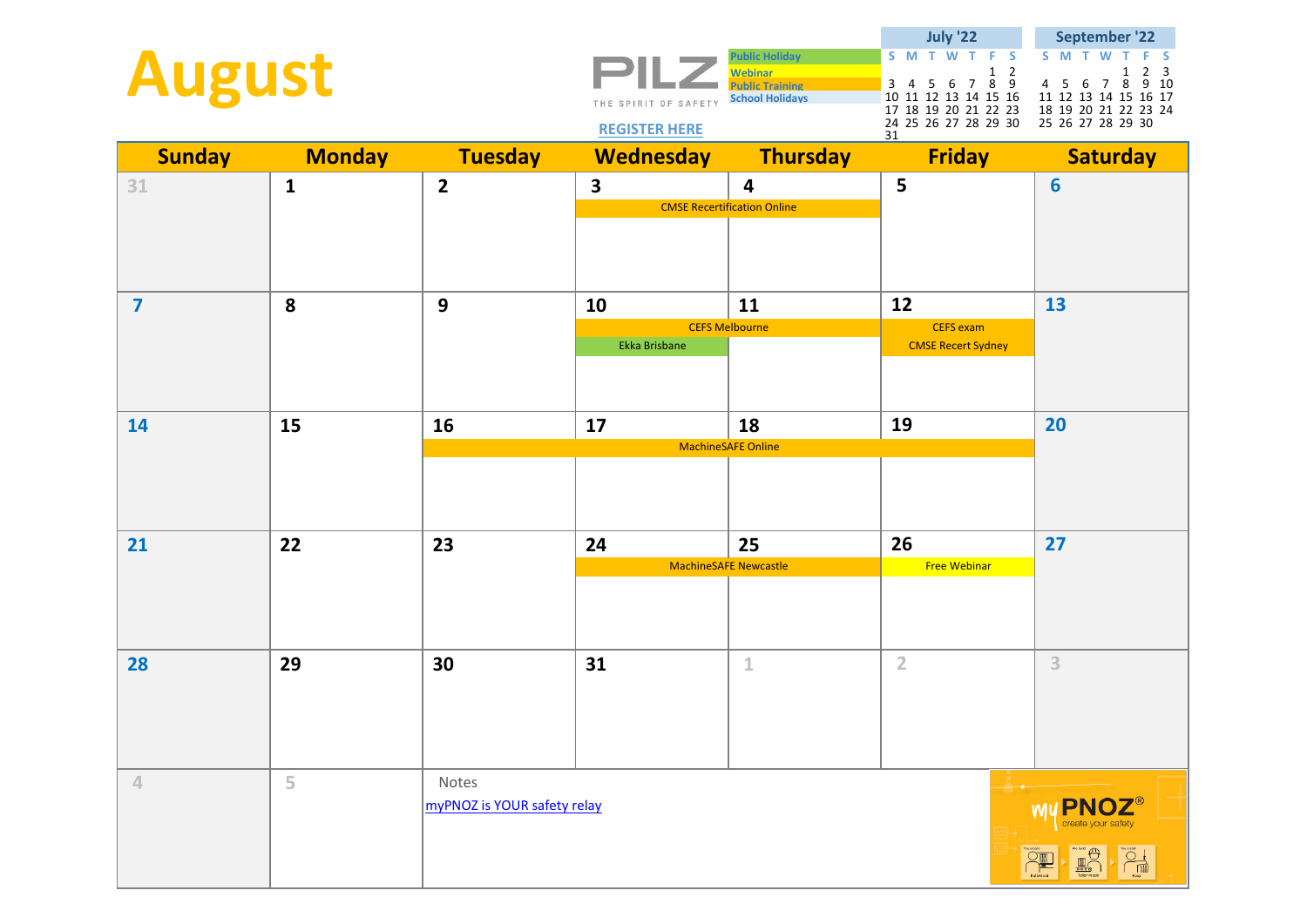|                |                       |                                                                                                                    |                                                       | <b>Public Holiday</b>                                                                                                      | <b>August '22</b><br>S M T W<br>- F -<br>- S<br>т.                                                    | <b>October '22</b><br>S M T W<br>F.<br>-S |
|----------------|-----------------------|--------------------------------------------------------------------------------------------------------------------|-------------------------------------------------------|----------------------------------------------------------------------------------------------------------------------------|-------------------------------------------------------------------------------------------------------|-------------------------------------------|
| September      |                       | <b>Webinar</b><br><b>Public Training</b><br><b>School Holidays</b><br>THE SPIRIT OF SAFETY<br><b>REGISTER HERE</b> |                                                       | 3 <sup>7</sup><br>56<br>1<br>2<br>4<br>7 8<br>9 10 11 12 13<br>14 15 16 17 18 19 20<br>21 22 23 24 25 26 27<br>28 29 30 31 | 1<br>7 8<br>2 3 4 5 6<br>9 10 11 12 13 14 15<br>16 17 18 19 20 21 22<br>23 24 25 26 27 28 29<br>30 31 |                                           |
| <b>Sunday</b>  | <b>Monday</b>         | <b>Tuesday</b>                                                                                                     | <b>Wednesday</b>                                      | <b>Thursday</b>                                                                                                            | <b>Friday</b>                                                                                         | <b>Saturday</b>                           |
| 28             | 29                    | 30                                                                                                                 | 31                                                    | $\mathbf{1}$                                                                                                               | $\overline{2}$                                                                                        | $\overline{\mathbf{3}}$                   |
| $\overline{a}$ | 5                     | $6\phantom{1}6$                                                                                                    | $\overline{7}$                                        | 8                                                                                                                          | 9                                                                                                     | 10                                        |
|                |                       |                                                                                                                    |                                                       | <b>CEFS Sydney</b>                                                                                                         | <b>CEFS Exam</b>                                                                                      |                                           |
|                |                       |                                                                                                                    |                                                       |                                                                                                                            |                                                                                                       |                                           |
| 11             | 12                    | 13                                                                                                                 | 14                                                    | 15                                                                                                                         | 16                                                                                                    | 17                                        |
|                |                       |                                                                                                                    |                                                       |                                                                                                                            | <b>Free Webinar</b>                                                                                   |                                           |
| 18             | 19                    | 20                                                                                                                 | 21                                                    | 22                                                                                                                         | 23                                                                                                    | 24                                        |
|                |                       |                                                                                                                    |                                                       | MachineSAFE Perth                                                                                                          | <b>GF Friday (Victoria)</b>                                                                           |                                           |
|                |                       |                                                                                                                    | School Holidays Vic, QLD                              |                                                                                                                            |                                                                                                       |                                           |
| 25             | 26                    | 27                                                                                                                 | 28                                                    | 29                                                                                                                         | 30                                                                                                    | $\mathbf{1}$                              |
|                | Queen's Birthday (WA) |                                                                                                                    | School Holidays Vic, QLD, NSW, WA                     |                                                                                                                            |                                                                                                       |                                           |
|                |                       |                                                                                                                    |                                                       |                                                                                                                            |                                                                                                       |                                           |
| $\overline{2}$ | 3                     | Notes                                                                                                              | PASvisu simplifies the creation of your visualisation |                                                                                                                            |                                                                                                       |                                           |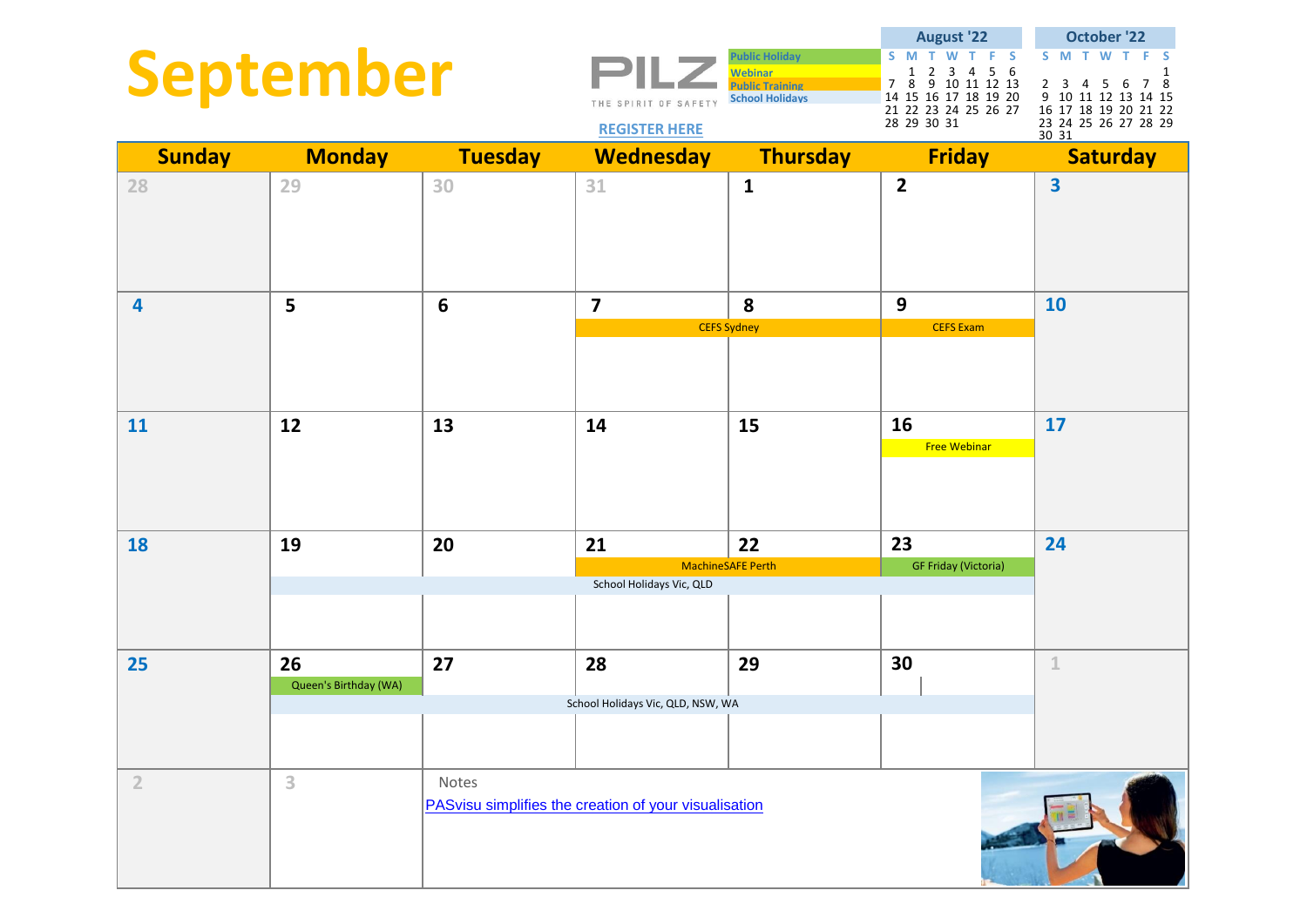| October        |                             |                | THE SPIRIT OF SAFETY<br><b>REGISTER HERE</b>                                                              | <b>Public Holiday</b><br><b>Webinar</b><br><b>Public Training</b><br><b>School Holidays</b> | September '22<br>S M T<br>-S<br>$2 \quad 3$<br>$\mathbf{1}$<br>4 5 6 7 8 9 10<br>11 12 13 14 15 16 17<br>18 19 20 21 22 23 24<br>25 26 27 28 29 30 | November '22<br>S.<br>2 3 4 5<br>1<br>8 9 10 11 12<br>6 7<br>13 14 15 16 17 18 19<br>20 21 22 23 24 25 26<br>27 28 29 30 |
|----------------|-----------------------------|----------------|-----------------------------------------------------------------------------------------------------------|---------------------------------------------------------------------------------------------|----------------------------------------------------------------------------------------------------------------------------------------------------|--------------------------------------------------------------------------------------------------------------------------|
| <b>Sunday</b>  | <b>Monday</b>               | <b>Tuesday</b> | <b>Wednesday</b>                                                                                          | Thursday                                                                                    | <b>Friday</b>                                                                                                                                      | <b>Saturday</b>                                                                                                          |
| 25             | 26<br>Queen's Birthday (WA) | 27             | 28                                                                                                        | 29                                                                                          | 30<br><b>GF Friday (Victoria)</b>                                                                                                                  | $\mathbf{1}$                                                                                                             |
|                |                             |                | School Holidays Vic, QLD, NSW, WA                                                                         |                                                                                             |                                                                                                                                                    |                                                                                                                          |
| $\overline{2}$ | 3                           | 4              | 5                                                                                                         | 6                                                                                           | $\overline{\mathbf{z}}$                                                                                                                            | 8                                                                                                                        |
|                | Queen's Birthday (QLD)      |                | <b>MachineSAFE Melbourne</b>                                                                              | <b>Safety of Pack. Melbourne</b>                                                            |                                                                                                                                                    |                                                                                                                          |
|                | Labour Day (NSW, SA)        |                | School Holidays NSW, WA, SA, Tas                                                                          |                                                                                             |                                                                                                                                                    |                                                                                                                          |
|                |                             |                |                                                                                                           |                                                                                             |                                                                                                                                                    |                                                                                                                          |
| 9              | 10                          | 11             | 12                                                                                                        | 13                                                                                          | 14                                                                                                                                                 | 15                                                                                                                       |
|                |                             |                |                                                                                                           |                                                                                             |                                                                                                                                                    |                                                                                                                          |
|                |                             |                | <b>Safety of Packaging ONLINE</b>                                                                         | <b>Safety of Packaging Sydney</b>                                                           |                                                                                                                                                    |                                                                                                                          |
|                |                             |                |                                                                                                           |                                                                                             |                                                                                                                                                    |                                                                                                                          |
| <b>16</b>      | 17                          | 18             | 19                                                                                                        | 20                                                                                          | 21                                                                                                                                                 | 22                                                                                                                       |
|                |                             |                |                                                                                                           | <b>MachineSAFE Brisbane</b>                                                                 |                                                                                                                                                    |                                                                                                                          |
| 23             | 24                          | 25             | 26                                                                                                        | 27                                                                                          | 28                                                                                                                                                 | 29                                                                                                                       |
|                |                             |                |                                                                                                           |                                                                                             | <b>Free Webinar</b>                                                                                                                                |                                                                                                                          |
|                | 31                          | Notes          |                                                                                                           |                                                                                             |                                                                                                                                                    |                                                                                                                          |
| 30             |                             |                | Are you familiar with our entire training portfolio? We can even customise courses to your specific needs |                                                                                             |                                                                                                                                                    |                                                                                                                          |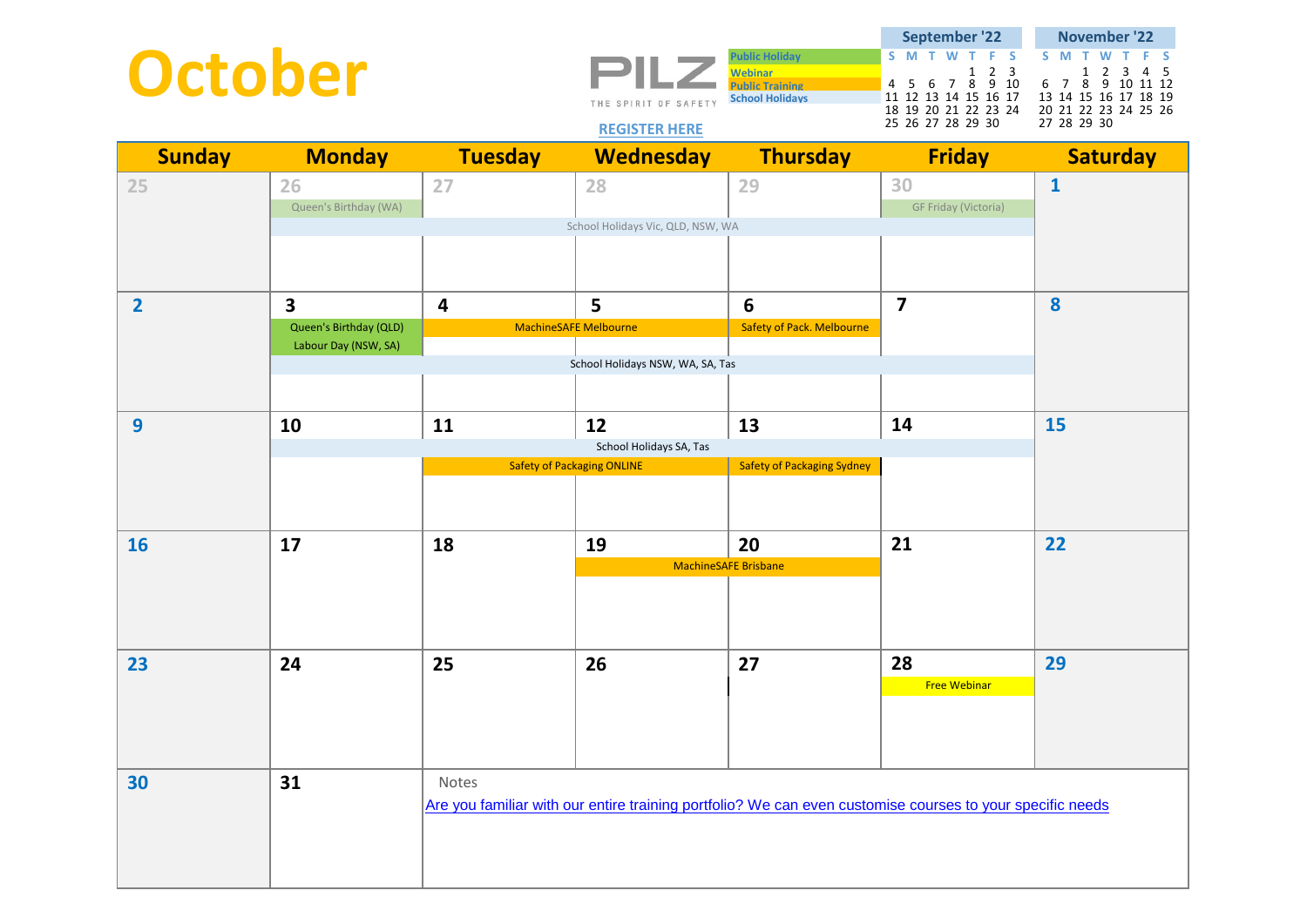|                | <b>November</b>         |                         | THE SPIRIT OF SAFETY<br><b>REGISTER HERE</b>          | <b>Public Holiday</b><br><b>Webinar</b><br><b>Public Training</b><br><b>School Holidays</b> | <b>October '22</b><br>S M T W T F<br>$\tilde{\mathbf{s}}$<br>$\mathbf{1}$<br>$2$ 3 4 5 6 7 8<br>9 10 11 12 13 14 15<br>16 17 18 19 20 21 22<br>23 24 25 26 27 28 29<br>30 31 | <b>December '22</b><br>S M T<br><b>W</b><br>F S<br>$2 \quad 3$<br>9 <sub>10</sub><br>4 5 6 7 8<br>11 12 13 14 15 16 17<br>18 19 20 21 22 23 24<br>25 26 27 28 29 30 31 |
|----------------|-------------------------|-------------------------|-------------------------------------------------------|---------------------------------------------------------------------------------------------|------------------------------------------------------------------------------------------------------------------------------------------------------------------------------|------------------------------------------------------------------------------------------------------------------------------------------------------------------------|
| <b>Sunday</b>  | <b>Monday</b>           | <b>Tuesday</b>          | <b>Wednesday</b>                                      | <b>Thursday</b>                                                                             | <b>Friday</b>                                                                                                                                                                | <b>Saturday</b>                                                                                                                                                        |
| 30             | 31                      | $\mathbf{1}$            | $\overline{2}$                                        | $\overline{\mathbf{3}}$                                                                     | 4                                                                                                                                                                            | 5                                                                                                                                                                      |
|                |                         | Melbourne Cup Day (Vic) |                                                       | <b>CEFS Brisbane</b>                                                                        | <b>CEFS Exam</b>                                                                                                                                                             |                                                                                                                                                                        |
| 6              | $\overline{\mathbf{z}}$ | 8                       | 9                                                     | 10                                                                                          | 11                                                                                                                                                                           | 12                                                                                                                                                                     |
|                |                         |                         |                                                       | MachineSAFE Sydney                                                                          |                                                                                                                                                                              |                                                                                                                                                                        |
|                |                         |                         |                                                       |                                                                                             |                                                                                                                                                                              |                                                                                                                                                                        |
| 13             | 14                      | 15                      | 16                                                    | 17                                                                                          | 18                                                                                                                                                                           | 19                                                                                                                                                                     |
|                |                         |                         | <b>CEFS ONLINE</b>                                    |                                                                                             |                                                                                                                                                                              |                                                                                                                                                                        |
| 20             | 21                      | 22                      | 23                                                    | 24                                                                                          | 25                                                                                                                                                                           | 26                                                                                                                                                                     |
|                |                         |                         | <b>CEFS ONLINE (cont)</b>                             | <b>CEFS Exam</b>                                                                            | <b>Free Webinar</b>                                                                                                                                                          |                                                                                                                                                                        |
| 27             | 28                      | 29                      | 30                                                    | $\mathbf 1$                                                                                 | $\overline{2}$                                                                                                                                                               | 3                                                                                                                                                                      |
|                |                         |                         | <b>CMSE Sydney</b>                                    |                                                                                             |                                                                                                                                                                              |                                                                                                                                                                        |
|                |                         |                         |                                                       |                                                                                             |                                                                                                                                                                              |                                                                                                                                                                        |
| $\overline{4}$ | 5                       | Notes                   | PITreader - Safety and security for access permission |                                                                                             |                                                                                                                                                                              | PIT<br>C                                                                                                                                                               |